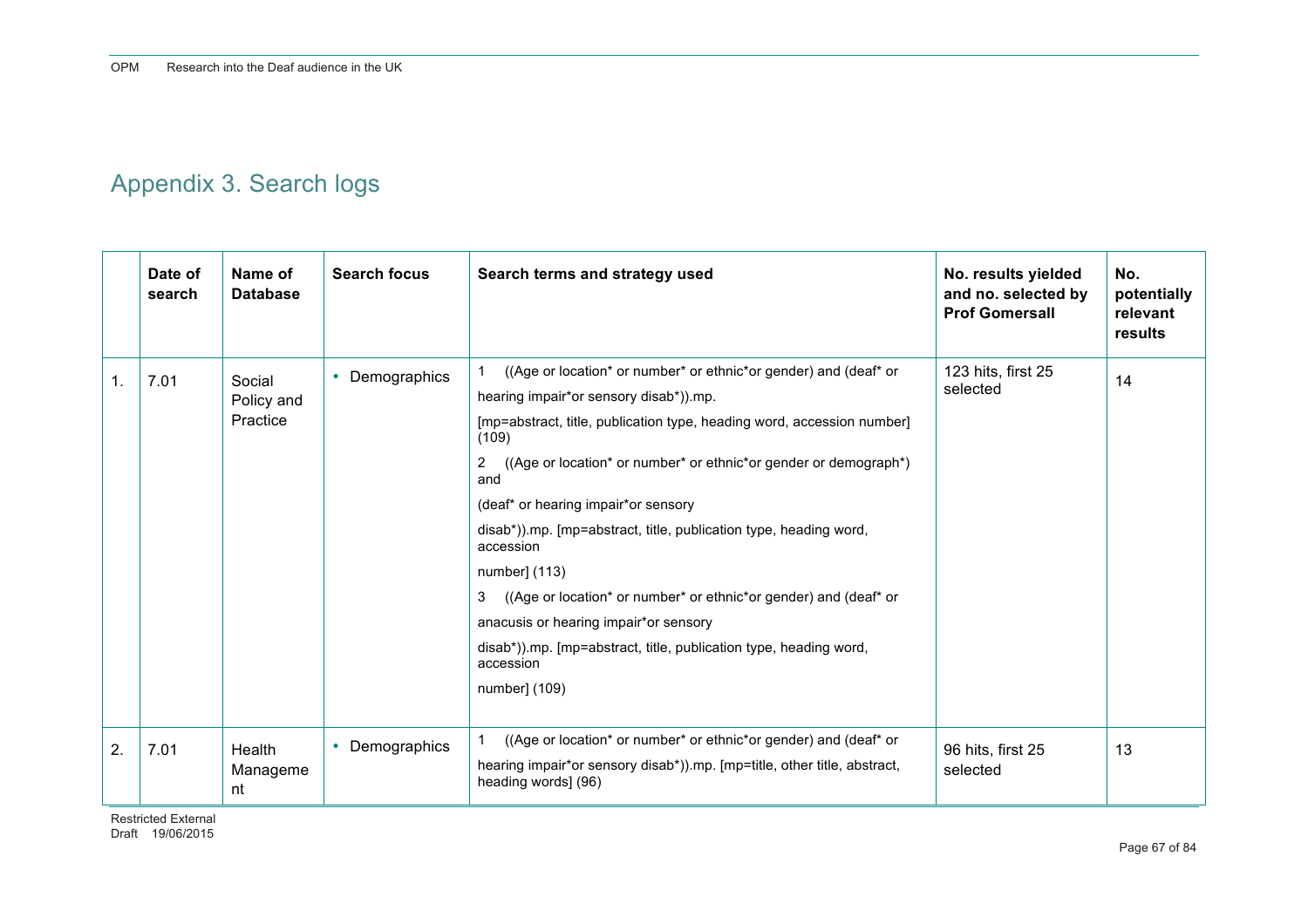|    |      | Information<br>Consortium<br>(HMIC) |                | ((Age or location* or number* or ethnic*or gender or demograph*)<br>2<br>and<br>(deaf* or hearing impair*or sensory<br>disab*)).mp. [mp=title, other title, abstract, heading words] (98)<br>((Age or location* or number* or ethnic*or gender) and (deaf* or<br>3<br>anacusis or hearing impair*or sensory<br>disab*)).mp. [mp=title, other title, abstract, heading words] (96)                                                                                                                                                                                                                                                                                                                                                                                                                                                                                                                                                                                                                                                                                                             |                   |    |
|----|------|-------------------------------------|----------------|-----------------------------------------------------------------------------------------------------------------------------------------------------------------------------------------------------------------------------------------------------------------------------------------------------------------------------------------------------------------------------------------------------------------------------------------------------------------------------------------------------------------------------------------------------------------------------------------------------------------------------------------------------------------------------------------------------------------------------------------------------------------------------------------------------------------------------------------------------------------------------------------------------------------------------------------------------------------------------------------------------------------------------------------------------------------------------------------------|-------------------|----|
| 3. | 7.01 | PsycINFO                            | • Social media | ((deaf* or hearing impair*or sensory disab*) and (social media or<br>video or assistive technology or IT or streaming<br>or twitter or facebook or instagram or linkedin or text relay or telecom* or<br>phone caption*)).mp. [mp=title, abstract,<br>heading word, table of contents, key concepts, original title, tests &<br>measures] (1783)<br>2 ((deaf* or hearing impair*or sensory disab*) and ((social and media)<br>or video or assistive technology or IT or<br>streaming or twitter or facebook or instagram or linkedin or text relay or<br>telecom* or phone caption*)).mp. [mp=title,<br>abstract, heading word, table of contents, key concepts, original title,<br>tests & measures] (1787)<br>((deaf* or hearing impair*or sensory disab*) and ((social and media)<br>3<br>or video or (assistive and technology) or<br>(Information and Technology) or streaming or twitter or facebook or<br>instagram or linkedin or text relay or telecom* or<br>phone caption*)).mp. [mp=title, abstract, heading word, table of<br>contents.<br>key concepts, original title, tests & | 143, all selected | 26 |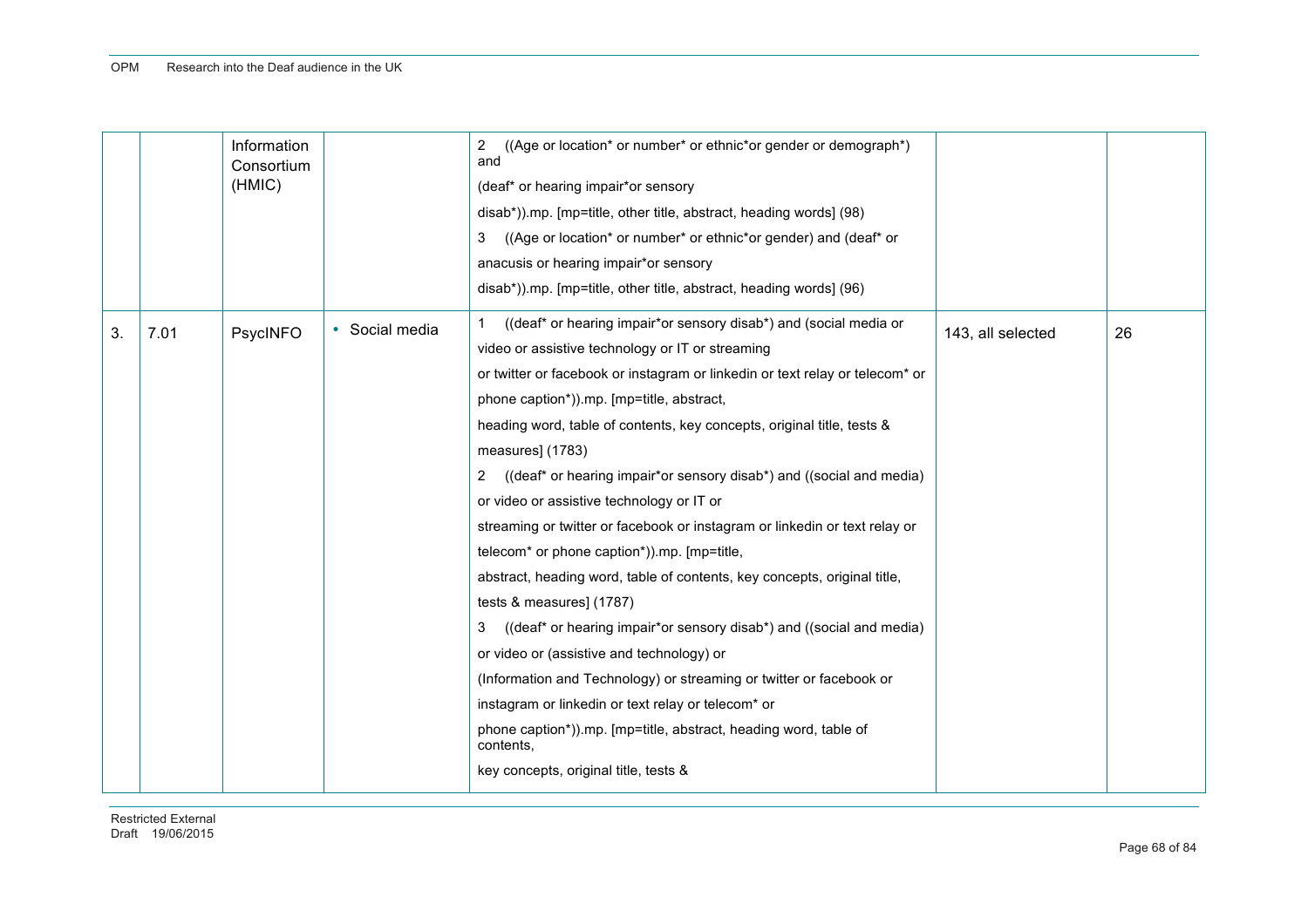|    |      |        |              | measures] (204)<br>limit 3 to (human and english language and yr="2005 -Current")<br>4<br>(180)<br>(autism or blind or medic* or surg*).mp. [mp=title, abstract, heading<br>5<br>word, table of contents, key concepts,<br>original title, tests & measures] (222254)<br>limit 5 to yr="2005 - Current" (191647)<br>6<br>7<br>4 not 6 (143)                                                                                                                                                                                                                                                                                                                                                                                                                                                                                                                                                                                                                                                                                                                                          |                       |    |
|----|------|--------|--------------|--------------------------------------------------------------------------------------------------------------------------------------------------------------------------------------------------------------------------------------------------------------------------------------------------------------------------------------------------------------------------------------------------------------------------------------------------------------------------------------------------------------------------------------------------------------------------------------------------------------------------------------------------------------------------------------------------------------------------------------------------------------------------------------------------------------------------------------------------------------------------------------------------------------------------------------------------------------------------------------------------------------------------------------------------------------------------------------|-----------------------|----|
| 4. | 7.01 | Embase | Social media | ((deaf* or hearing impair*or sensory disab*) and (social media or<br>video or assistive technology or IT or streaming<br>or twitter or facebook or instagram or linkedin or text relay or telecom* or<br>phone caption*)).mp. [mp=title, abstract,<br>subject headings, heading word, drug trade name, original title, device<br>manufacturer, drug manufacturer, device trade<br>name, keyword] (9524)<br>((deaf* or hearing impair*or sensory disab*) and ((social and media)<br>2<br>or video or assistive technology or IT or<br>streaming or twitter or facebook or instagram or linkedin or text relay or<br>telecom* or phone caption*)).mp. [mp=title,<br>abstract, subject headings, heading word, drug trade name, original title,<br>device manufacturer, drug manufacturer,<br>device trade name, keyword] (9570)<br>((deaf* or hearing impair*or sensory disab*) and ((social and media)<br>3<br>or video or (assistive and technology) or<br>(Information and Technology) or streaming or twitter or facebook or<br>instagram or linkedin or text relay or telecom* or | 141 hits, 68 selected | 10 |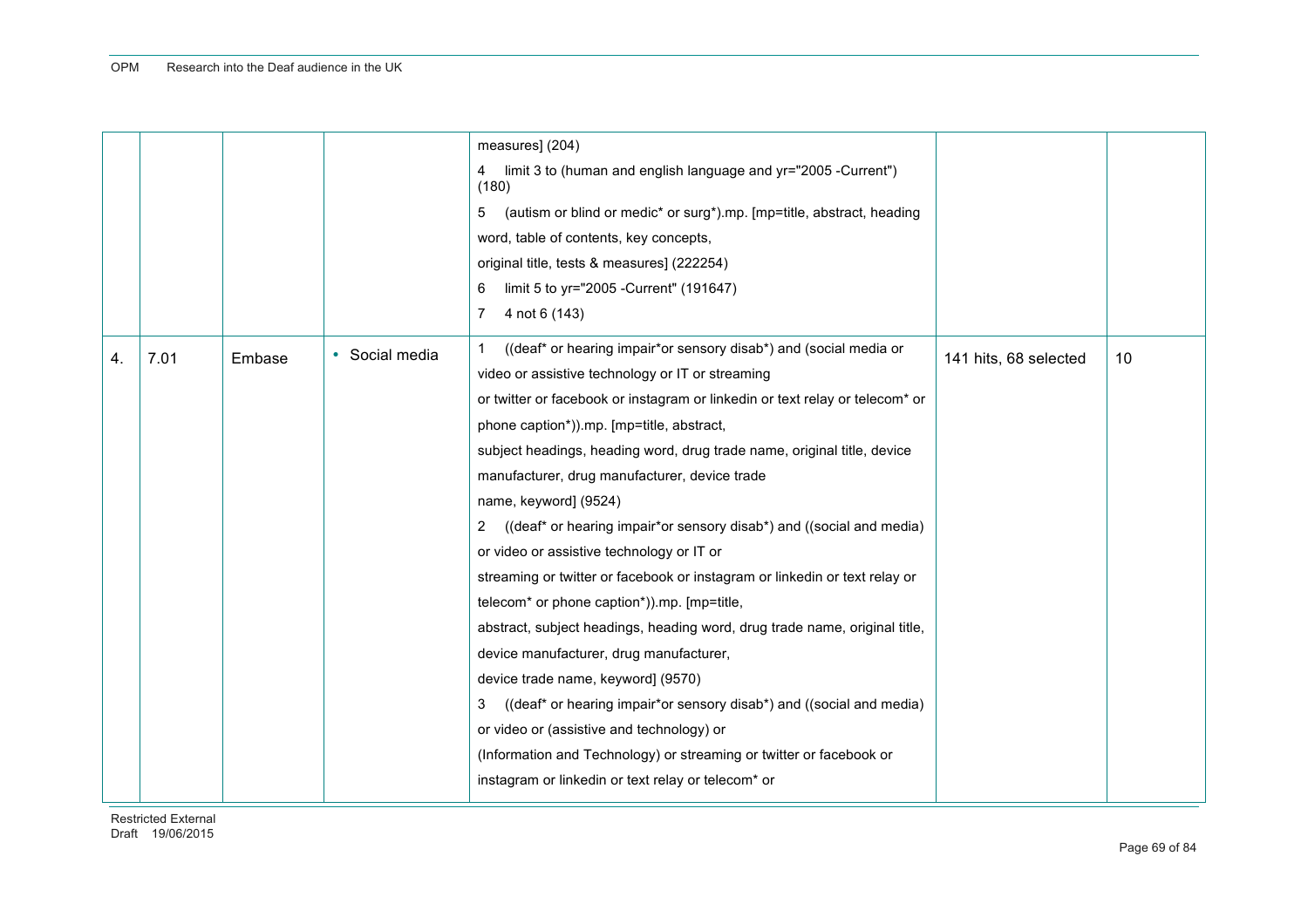|    |      |         |              | phone caption*)).mp. [mp=title, abstract, subject headings, heading<br>word,  |                      |   |
|----|------|---------|--------------|-------------------------------------------------------------------------------|----------------------|---|
|    |      |         |              | drug trade name, original title, device                                       |                      |   |
|    |      |         |              | manufacturer, drug manufacturer, device trade name, keyword] (509)            |                      |   |
|    |      |         |              | limit 3 to (human and english language and yr="2005 -Current")<br>4<br>(266)  |                      |   |
|    |      |         |              | 5<br>(autism or blind or medic* or surg*).mp. [mp=title, abstract, subject    |                      |   |
|    |      |         |              | headings, heading word, drug trade name,                                      |                      |   |
|    |      |         |              | original title, device manufacturer, drug manufacturer, device trade<br>name, |                      |   |
|    |      |         |              | keyword] (5286016)                                                            |                      |   |
|    |      |         |              | limit 5 to yr="2005 - Current" (2825148)<br>6                                 |                      |   |
|    |      |         |              | 4 not 6 (172)<br>7                                                            |                      |   |
|    |      |         |              | implant*.mp. (414531)<br>8                                                    |                      |   |
|    |      |         |              | limit 8 to (human and english language and yr="2005 -Current")<br>9           |                      |   |
|    |      |         |              | (166414)                                                                      |                      |   |
|    |      |         |              | 10 7 not 9 (141)                                                              |                      |   |
| 5. | 7.01 | Medline | Social media | ((deaf* or hearing impair*or sensory disab*) and (social media or             | 75 hits, 25 selected | 0 |
|    |      |         |              | video or assistive technology or IT or streaming                              |                      |   |
|    |      |         |              | or twitter or facebook or instagram or linkedin or text relay or telecom* or  |                      |   |
|    |      |         |              | phone caption*)).mp. [mp=title, abstract,                                     |                      |   |
|    |      |         |              | original title, name of substance word, subject heading word, keyword         |                      |   |
|    |      |         |              | heading word, protocol supplementary concept word,                            |                      |   |
|    |      |         |              | rare disease supplementary concept word, unique identifier] (6199)            |                      |   |
|    |      |         |              | ((deaf* or hearing impair*or sensory disab*) and ((social and media)<br>2     |                      |   |
|    |      |         |              | or video or assistive technology or IT or                                     |                      |   |
|    |      |         |              |                                                                               |                      |   |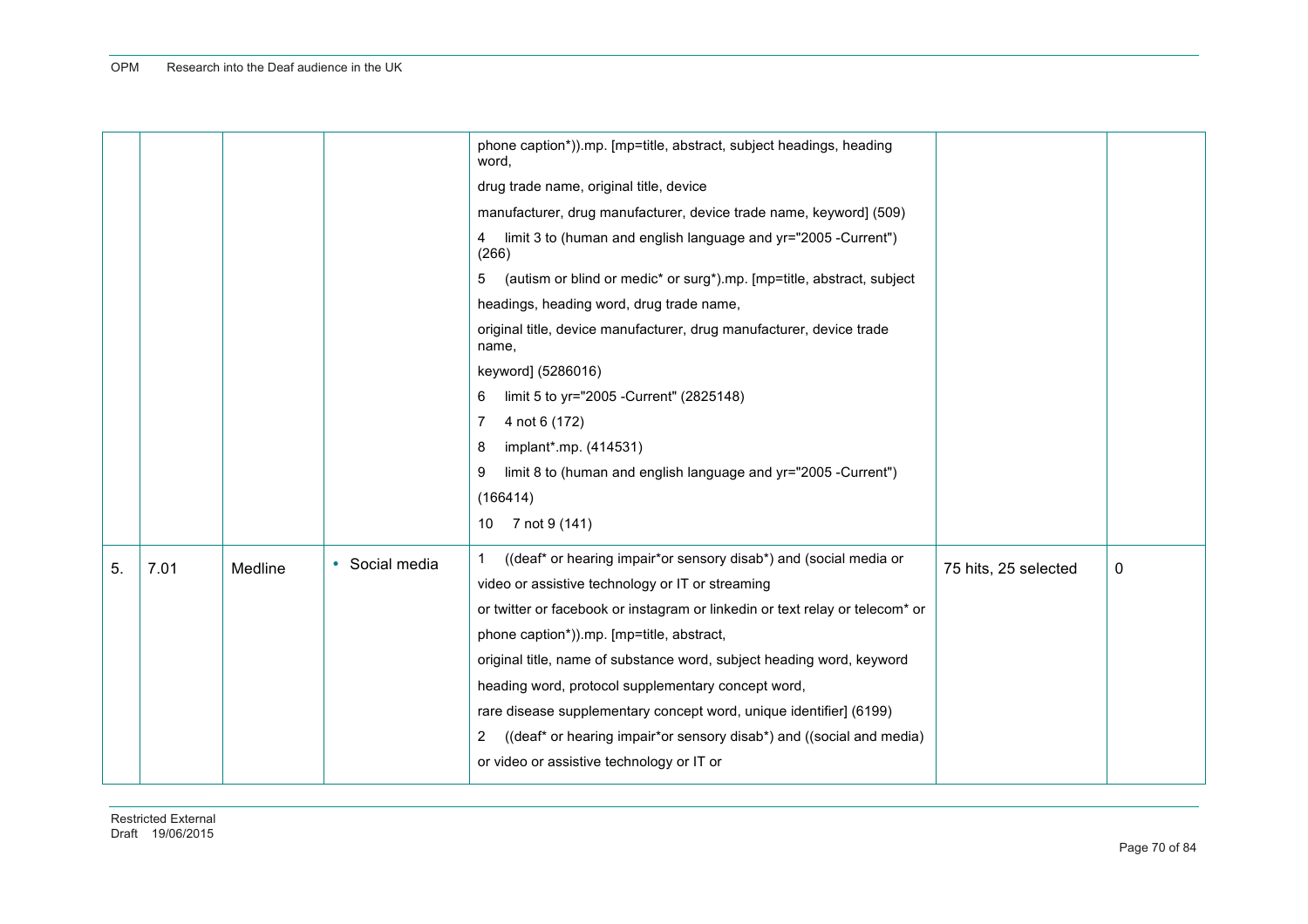|  |  | streaming or twitter or facebook or instagram or linkedin or text relay or   |  |
|--|--|------------------------------------------------------------------------------|--|
|  |  | telecom* or phone caption*)).mp. [mp=title,                                  |  |
|  |  | abstract, original title, name of substance word, subject heading word,      |  |
|  |  | keyword heading word, protocol supplementary                                 |  |
|  |  | concept word, rare disease supplementary concept word, unique<br>identifier] |  |
|  |  | (6211)                                                                       |  |
|  |  | ((deaf* or hearing impair*or sensory disab*) and ((social and media)<br>3    |  |
|  |  | or video or (assistive and technology) or                                    |  |
|  |  | (Information and Technology) or streaming or twitter or facebook or          |  |
|  |  | instagram or linkedin or text relay or telecom* or                           |  |
|  |  | phone caption*)).mp. [mp=title, abstract, original title, name of substance  |  |
|  |  | word, subject heading word, keyword heading                                  |  |
|  |  | word, protocol supplementary concept word, rare disease<br>supplementary     |  |
|  |  | concept word, unique identifier] (329)                                       |  |
|  |  | 4 limit 3 to (human and english language and yr="2005 -Current")<br>(137)    |  |
|  |  | (autism or blind or medic* or surg*).mp. [mp=title, abstract, original<br>5  |  |
|  |  | title, name of substance word, subject                                       |  |
|  |  | heading word, keyword heading word, protocol supplementary concept<br>word,  |  |
|  |  | rare disease supplementary concept word, unique                              |  |
|  |  | identifier] (3492455)                                                        |  |
|  |  | limit 5 to yr="2005 - Current" (1374814)<br>6                                |  |
|  |  | 4 not 6 (110)<br>7                                                           |  |
|  |  | implant*.mp. (352873)<br>8                                                   |  |
|  |  |                                                                              |  |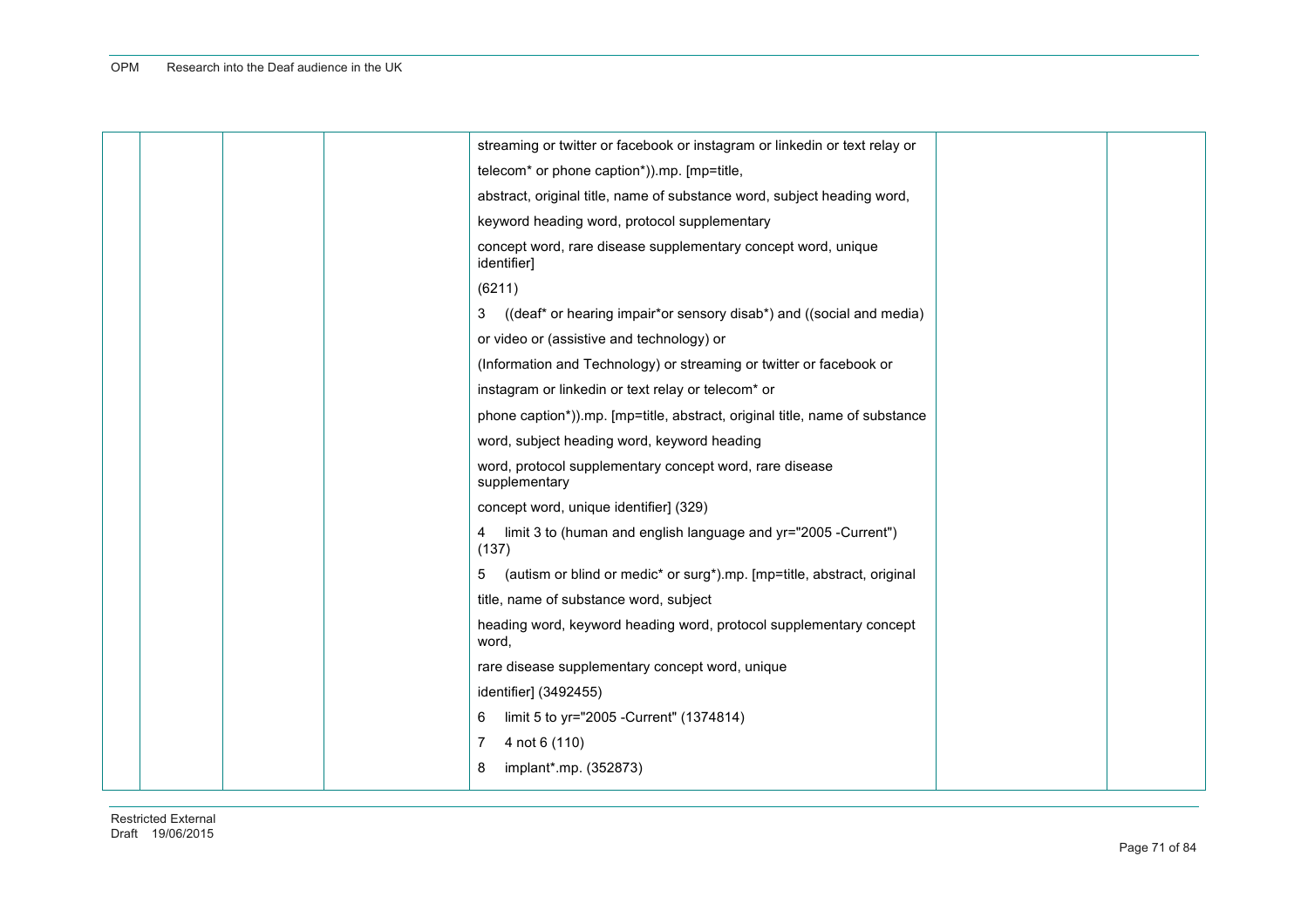|                 |      |                                                                 |                                  | limit 8 to (human and english language and yr="2005 -Current")<br>9<br>(115340)                                                                                                                                                                                                                                                                                                                                                                                                                                                                                               |                       |                            |
|-----------------|------|-----------------------------------------------------------------|----------------------------------|-------------------------------------------------------------------------------------------------------------------------------------------------------------------------------------------------------------------------------------------------------------------------------------------------------------------------------------------------------------------------------------------------------------------------------------------------------------------------------------------------------------------------------------------------------------------------------|-----------------------|----------------------------|
|                 |      |                                                                 |                                  | 10 7 not 9 (74)                                                                                                                                                                                                                                                                                                                                                                                                                                                                                                                                                               |                       |                            |
| 6.              | 7.01 | <b>ASSIA</b>                                                    | • Social media                   | (deaf* OR "hearing impair*" OR "sensory disab*") AND ("social media"<br>OR video OR "assistive technology" OR "Information Technology" OR<br>streaming OR twitter OR facebook OR instagram OR linkedin OR "text<br>relay*" OR telecom* OR "phone caption*") AND pd(2005-2015)                                                                                                                                                                                                                                                                                                 | 21 hits, 15 selected  | 2 (both<br>duplicates)     |
| 7 <sub>1</sub>  | 7.01 | Linguistics<br>and<br>Language<br><b>Behaviour</b><br>Abstracts | • Social media                   | S1 S1 (deaf* OR "hearing impair*" OR "sensory disab*") AND ("social<br>media" OR video OR "assistive technology" OR "Information<br>Technology" OR streaming OR twitter OR facebook OR instagram OR<br>linkedin OR "text relay*" OR telecom* OR "phone caption*") AND<br>pd(2005-2015)<br>S2 (deaf* OR "hearing impair*" OR "sensory disab*") AND ("social<br>media" OR video OR "assistive technology" OR "Information<br>Technology" OR streaming OR twitter OR facebook OR instagram OR<br>linkedin OR "text relay*" OR telecom* OR "phone caption*") AND<br>pd(2005-2015) | 147 hits, 94 selected | 8                          |
| 8.              | 9.01 | Social<br>Policy and<br>Practice                                | • Deaf integration               | ((integrat* or involv* or engag* or social inclu*) and (communit* or<br>society) and (deaf* or hearing impair* or<br>(sensory and disab*))).mp. [mp=abstract, title, publication type, heading<br>word, accession number] (81)<br>limit 1 to yr="2000 - Current" (68)<br>$\mathbf{2}^{\circ}$                                                                                                                                                                                                                                                                                 | 68 hits, 43 selected  | 12                         |
| 9.              | 9.01 | <b>ASSIA</b>                                                    | • Deaf integration               |                                                                                                                                                                                                                                                                                                                                                                                                                                                                                                                                                                               | 31 hits, 6 selected   | 1 (possible<br>duplicates) |
| 10 <sub>1</sub> | 9.01 | <b>IBSS</b>                                                     | Deaf<br>$\bullet$<br>integration |                                                                                                                                                                                                                                                                                                                                                                                                                                                                                                                                                                               | 41 hits, 19 selected  | 2 (both<br>duplicates)     |
| 11.             | 9.01 | Sociological                                                    | $\cdot$ Deaf                     |                                                                                                                                                                                                                                                                                                                                                                                                                                                                                                                                                                               | 60 hits, 47 selected  | 5                          |

Restricted External Draft 19/06/2015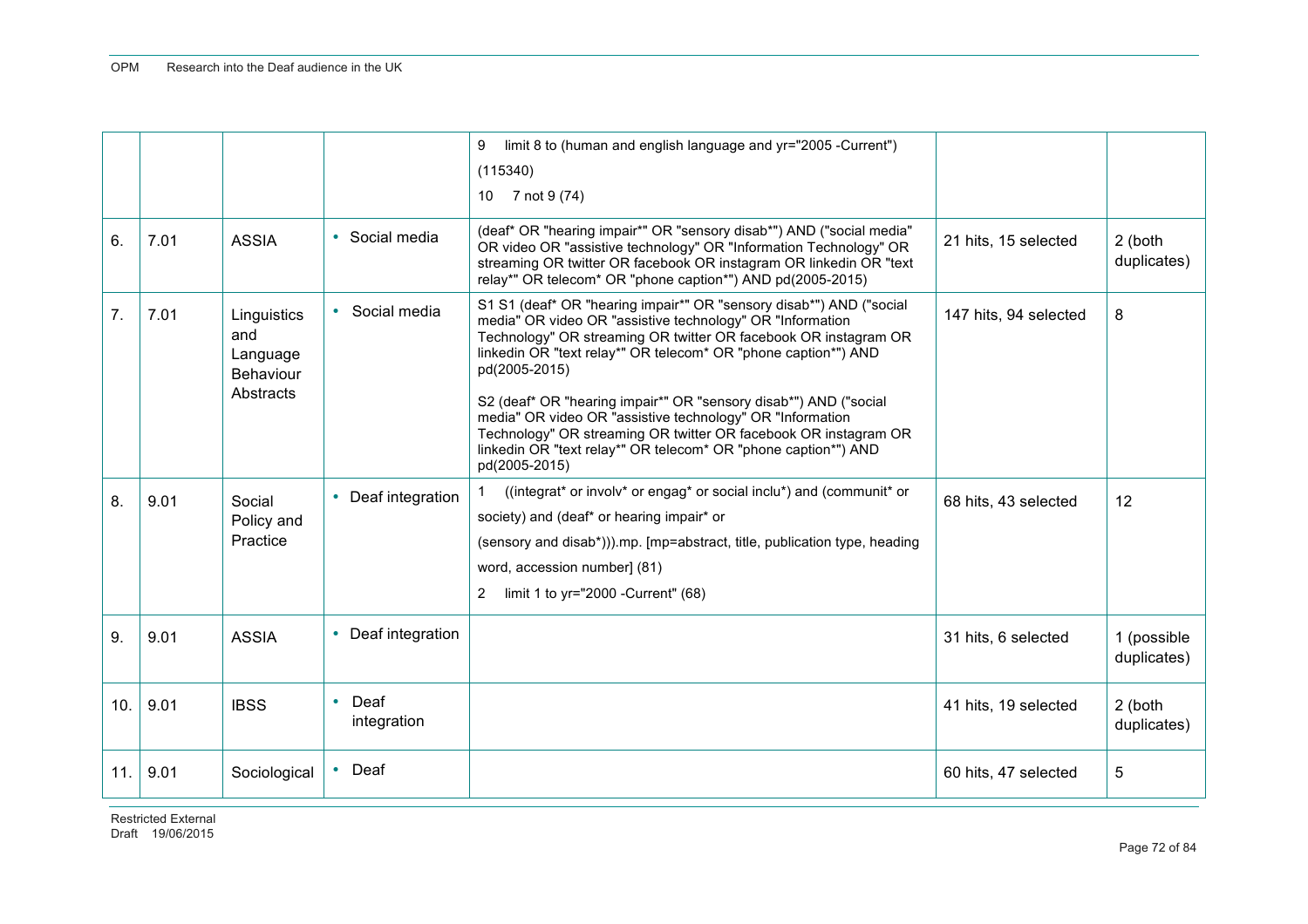|     |       | Abstracts                       | integration                 |                                                                                                                                                                                                                                                                                                                                                                                                                                                                                                                                                                                                                                                  |                                                |    |
|-----|-------|---------------------------------|-----------------------------|--------------------------------------------------------------------------------------------------------------------------------------------------------------------------------------------------------------------------------------------------------------------------------------------------------------------------------------------------------------------------------------------------------------------------------------------------------------------------------------------------------------------------------------------------------------------------------------------------------------------------------------------------|------------------------------------------------|----|
| 12. | 9.01  | Social<br>Services<br>Abstracts | $\cdot$ Deaf<br>integration |                                                                                                                                                                                                                                                                                                                                                                                                                                                                                                                                                                                                                                                  | 21 hits, 12 selected                           | 3  |
| 13. | 12.01 | PsycINFO                        | health<br>$\bullet$         | ((deaf* or hearing impair* or (hard and hearing)) and (health or<br>$\mathbf{1}$<br>disab*)).mp. [mp=title, abstract, heading word,<br>table of contents, key concepts, original title, tests & measures] (1505)<br>limit 1 to yr="2006 - Current" (1172)<br>2<br>((deaf* or hearing impair* or (hard and hearing)) and (health or<br>3<br>healthcare)).mp. [mp=title, abstract, heading<br>word, table of contents, key concepts, original title, tests & measures]<br>(847)<br>limit 3 to yr="2007 - Current" (611)<br>$\overline{4}$                                                                                                          | 601 hits, 65 selected<br>(from first 200 hits) | 5  |
| 14. | 12.01 | PsycINFO                        | health<br>$\bullet$         | ((deaf* or hearing impair* or (hard and hearing)) and (health or<br>$\mathbf{1}$<br>disab*)).mp. [mp=title, abstract, heading word,<br>table of contents, key concepts, original title, tests & measures] (1505)<br>limit 1 to yr="2006 - Current" (1172)<br>2<br>((deaf* or hearing impair* or (hard and hearing)) and (health or<br>3<br>healthcare)).mp. [mp=title, abstract, heading<br>word, table of contents, key concepts, original title, tests & measures]<br>(847)<br>limit 3 to yr="2007 - Current" (611)<br>4<br>(brazil* or far east or surg* or coch* or japan* or chin*).mp.<br>5<br>[mp=title, abstract, heading word, table of | 304 hits, 42 selected                          | 11 |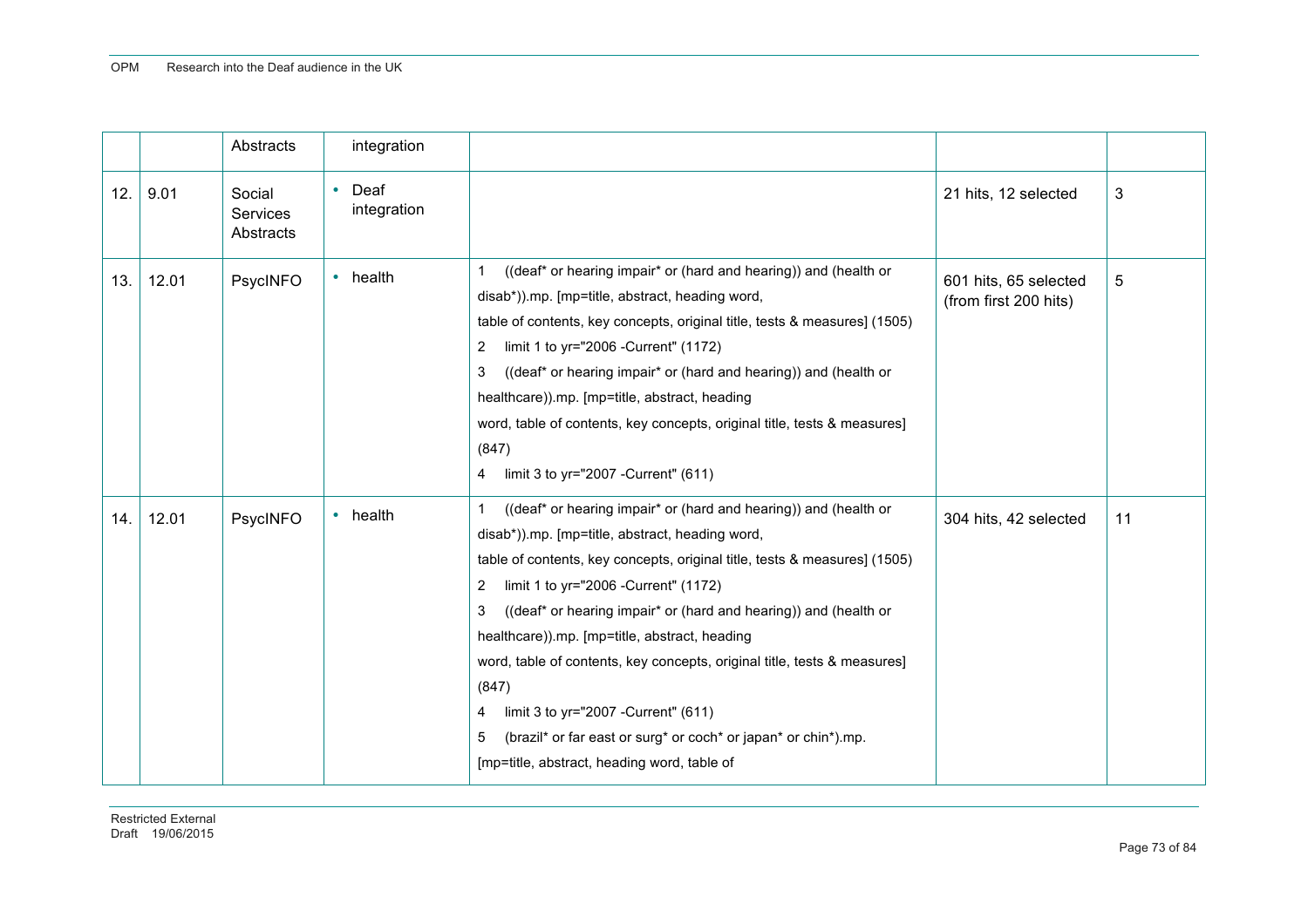|     |       |                                                                 |                         | contents, key concepts, original title, tests & measures] (82911)<br>limit 5 to (human and english language and yr="2007 - 2013")<br>6<br>(47867)<br>7 4 not 6 (538)                                                                                                                                                                                                                                                                                                                                                                                                                                                          |                        |    |
|-----|-------|-----------------------------------------------------------------|-------------------------|-------------------------------------------------------------------------------------------------------------------------------------------------------------------------------------------------------------------------------------------------------------------------------------------------------------------------------------------------------------------------------------------------------------------------------------------------------------------------------------------------------------------------------------------------------------------------------------------------------------------------------|------------------------|----|
| 15. | 12.01 | Social<br>Policy and<br>Practice                                | • Health                | $\mathbf{1}$<br>((deaf* or hearing impair* or (hard and hearing)) and (health or<br>disab*)).mp. [mp=abstract, title, publication<br>type, heading word, accession number] (992)<br>$\overline{2}$<br>limit 1 to yr="2006 -Current" (287)<br>((deaf* or hearing impair* or (hard and hearing)) and (health or<br>3<br>healthcare)).mp. [mp=abstract, title, publication<br>type, heading word, accession number] (401)<br>4<br>limit 3 to yr="2007 - Current" (123)                                                                                                                                                           | 123 hits, all selected | 30 |
| 16. | 12.01 | Linguistics<br>and<br>Language<br><b>Behaviour</b><br>Abstracts | <b>BSL</b><br>$\bullet$ | S2 (deaf* OR "hearing impair*" OR (sensory AND disab*)) AND (BSL<br>OR "british sign language") AND pd(2006-2015)<br>S1 (deaf* OR "hearing impair*" OR (sensory AND disab*)) AND (BSL<br>OR "british sign language") AND "standard English" AND pd(2006-2015)                                                                                                                                                                                                                                                                                                                                                                 | 51 hits, 12 selected   | 11 |
| 17. | 12.01 | Linguistics<br>and<br>Language<br><b>Behaviour</b><br>Abstracts | <b>BSL</b><br>$\bullet$ | S6 (deaf* OR "hearing impair*" OR (sensory AND disab*)) AND (BSL<br>OR "british sign language") AND english AND pd(2006-2015)<br>S5 (deaf* OR "hearing impair*" OR (sensory AND disab*)) AND (BSL<br>OR "british sign language") AND pd(2006-2015)<br>S4 (deaf* OR "hearing impair*" OR (sensory AND disab*)) AND (BSL<br>OR "british sign language") AND english AND pd(2006-2015)<br>S3 (deaf* OR "hearing impair*" OR (sensory AND disab*)) AND (BSL<br>OR "british sign language") AND pd(2006-2015)<br>S2 (deaf* OR "hearing impair*" OR (sensory AND disab*)) AND (BSL<br>OR "british sign language") AND pd(2006-2015) | 51 hits, 12 selected   | 8  |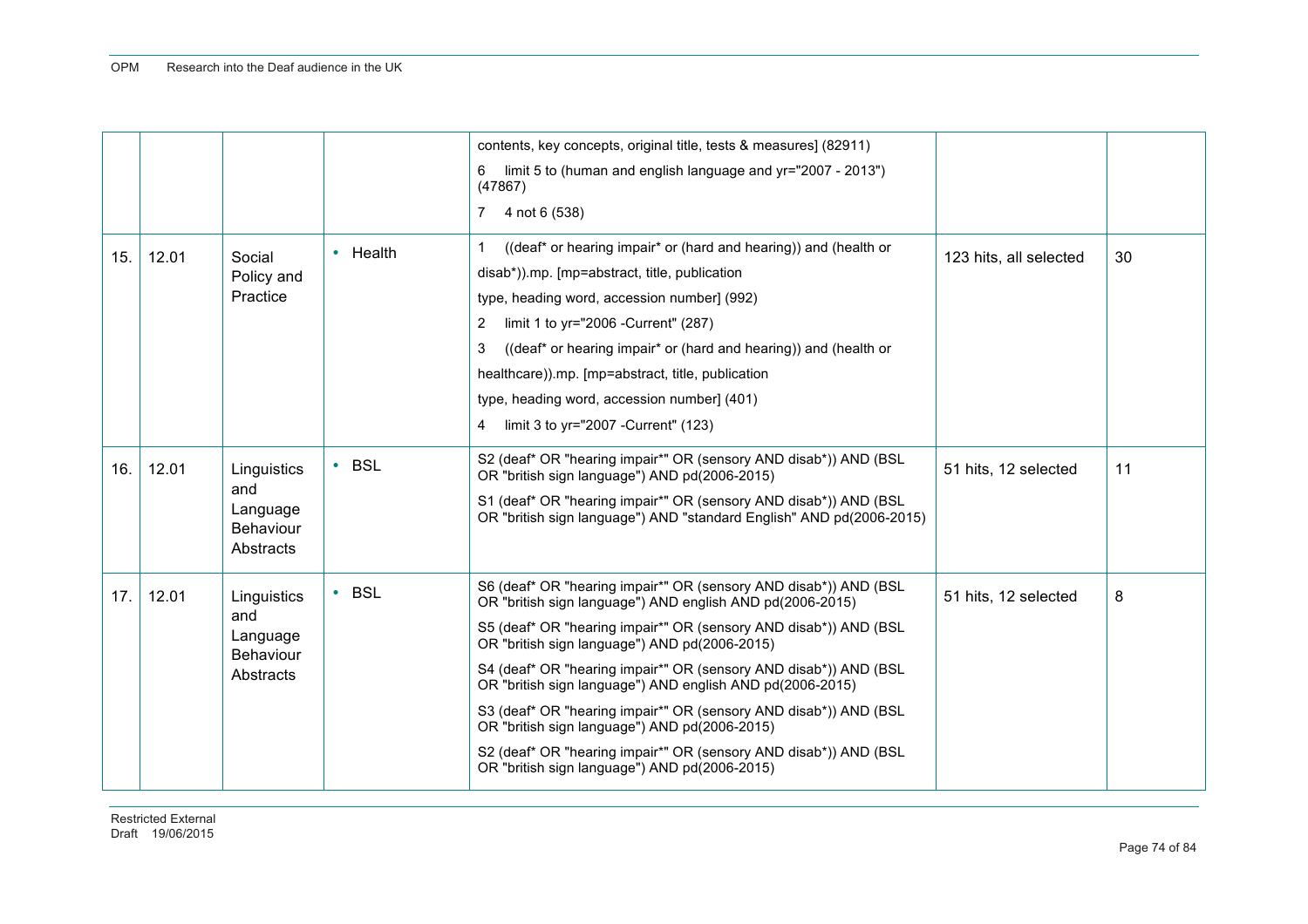#### OPM Research into the Deaf audience in the UK

|  |  | S1 (deaf* OR "hearing impair*" OR (sensory AND disab*)) AND (BSL<br>OR "british sign language") AND "standard English" AND pd(2006-2015) |  |
|--|--|------------------------------------------------------------------------------------------------------------------------------------------|--|
|  |  |                                                                                                                                          |  |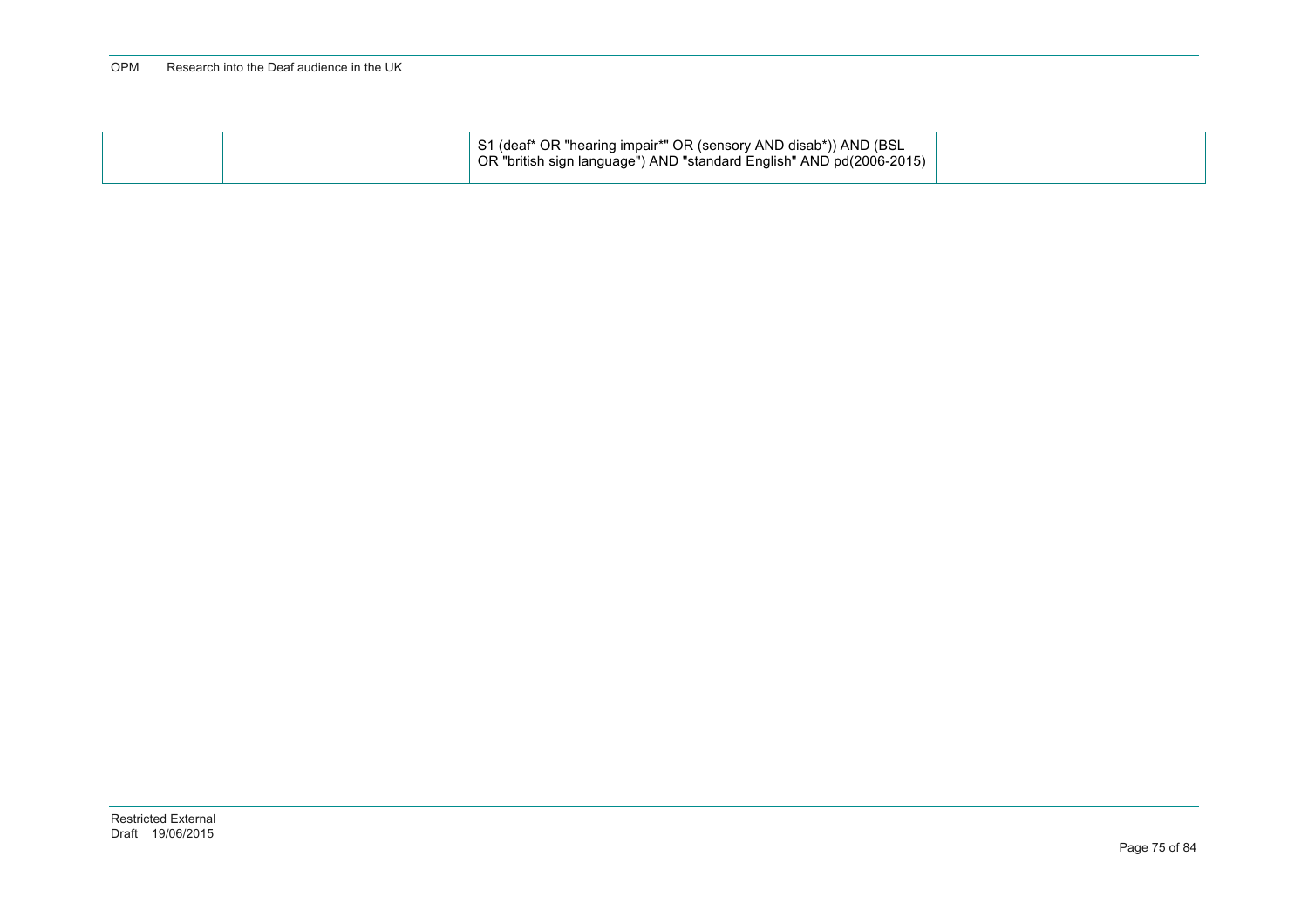## Appendix 4. Annotated bibliography of datasets

The table below shows surveys held by the UK Data Archive that may be of interest, with description of key variables for analysis:

| No. | <b>Code</b> | <b>Full Title</b>                                                   | <b>Description of study</b>                                                                                                                                                                                                                                                                                                     | D/deaf/<br>hearing<br><b>loss</b>                                                                                  | Key variables and topics                                                                                                                                                                                                                                                                                                                                                                                            | <b>Sample size</b><br>and timescales                                                                  | Country/<br><b>Region</b> | Year          | <b>Comments on</b><br>relevance                                                                                                                                                                                                                                                                                       |
|-----|-------------|---------------------------------------------------------------------|---------------------------------------------------------------------------------------------------------------------------------------------------------------------------------------------------------------------------------------------------------------------------------------------------------------------------------|--------------------------------------------------------------------------------------------------------------------|---------------------------------------------------------------------------------------------------------------------------------------------------------------------------------------------------------------------------------------------------------------------------------------------------------------------------------------------------------------------------------------------------------------------|-------------------------------------------------------------------------------------------------------|---------------------------|---------------|-----------------------------------------------------------------------------------------------------------------------------------------------------------------------------------------------------------------------------------------------------------------------------------------------------------------------|
| 1   | SN 6653     | Life<br>Opportuniti<br>es Survey:<br><b>Waves 1-2,</b><br>2009-2012 | Large scale longitudinal<br>survey of disability in<br>Great Britain. It is the first<br>major ONS social survey<br>to explore disability in<br>terms of the social barriers<br>to participation that people<br>experience. The survey<br>compares the experiences<br>of disabled people with<br>those of nondisabled<br>people | Hearing<br>difficulties<br>(no<br>definition<br>but breaks<br>down by<br>severity $-$<br>severe $+$ no<br>hearing) | Hearing status (hearing<br>difficulty and severity)<br>Use of hearing aids<br>Demographic and<br>household information<br>Impairments and health<br>conditions<br>Leisure, social and cultural<br>activities<br>Social contact<br>Accessibility of public<br>services<br>Education and training<br>Employment<br>Economic life and living<br>standards<br>Domestic life and social<br>care<br><b>Discrimination</b> | Waves 1-2:<br>47,572<br>Longitudinal<br>panel/cohort<br>Respondents<br>interviewed<br>every 12 months | Great<br><b>Britain</b>   | 2009-<br>2012 | Contains info on<br>hearing difficulties<br>(severe difficulty<br>hearing N=223 and no<br>hearing N=13) and<br>whether this limits the<br>amount or kind of<br>activities they can do.<br>Provides more general<br>info on a range of<br>issues regarding<br>everyday life and<br>social barriers to<br>participation |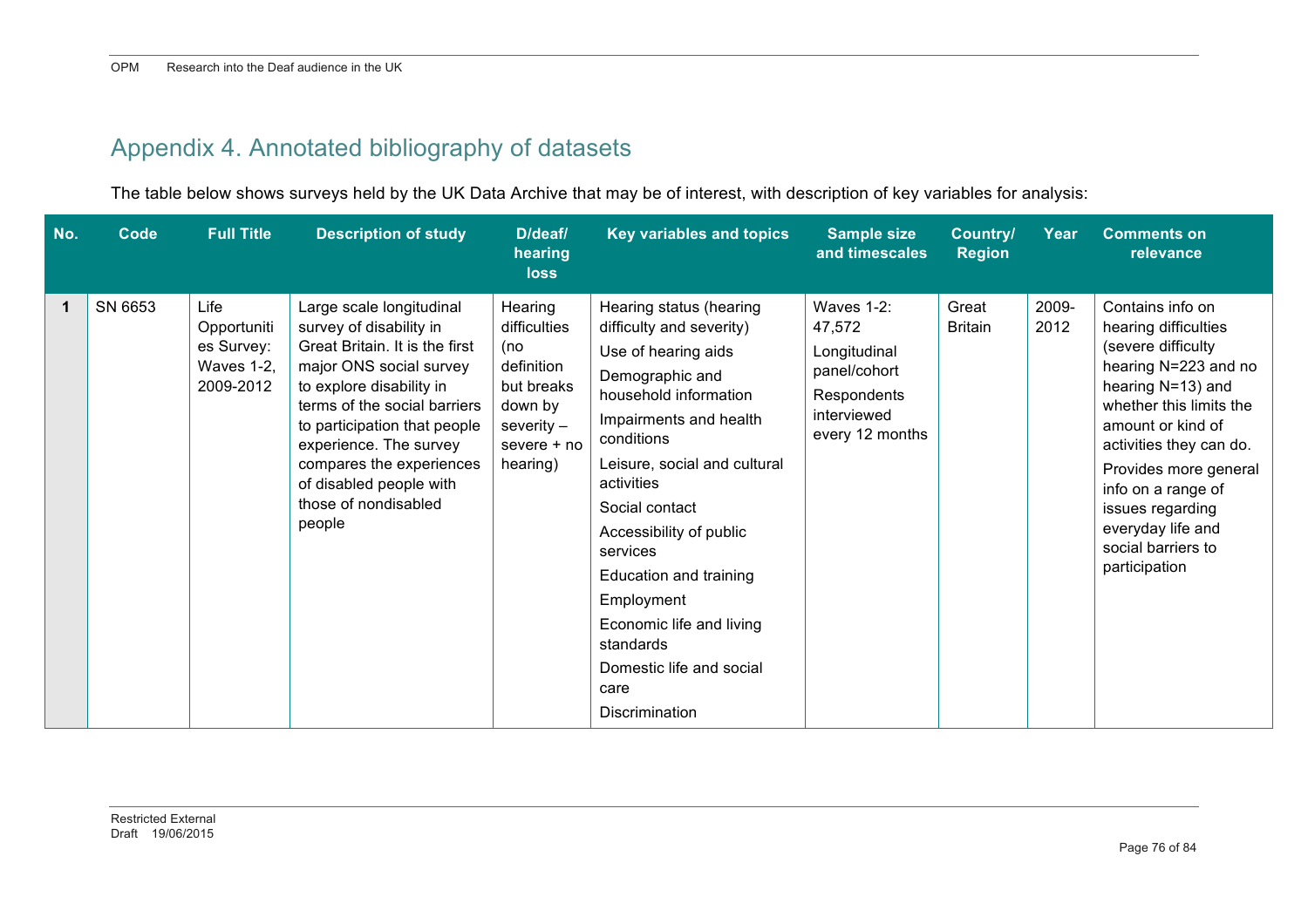| No.            | Code    | <b>Full Title</b>                                           | <b>Description of study</b>                                                                                                                                                                                                              | D/deaf/<br>hearing<br>loss                            | <b>Key variables and topics</b>                                                                                                                                                                                                                                                                                                                                         | <b>Sample size</b><br>and timescales        | Country/<br><b>Region</b> | Year | <b>Comments on</b><br>relevance                                                                                                                                                                                                                                                                          |
|----------------|---------|-------------------------------------------------------------|------------------------------------------------------------------------------------------------------------------------------------------------------------------------------------------------------------------------------------------|-------------------------------------------------------|-------------------------------------------------------------------------------------------------------------------------------------------------------------------------------------------------------------------------------------------------------------------------------------------------------------------------------------------------------------------------|---------------------------------------------|---------------------------|------|----------------------------------------------------------------------------------------------------------------------------------------------------------------------------------------------------------------------------------------------------------------------------------------------------------|
| $\overline{2}$ | SN 4217 | <b>ONS</b><br><b>Omnibus</b><br>Survey,<br><b>June 1998</b> | Monthly questionnaire<br>consists of two elements:<br>core questions, covering<br>demographic information,<br>and non-core questions.<br>The non-core questions<br>included a module on<br>hearing and television<br>viewing + subtitles | Hearing<br>difficulty<br>(no<br>definition/s<br>cale) | Demographic and<br>household information<br>Hearing difficulty<br>Hearing difficulty when<br>watching TV<br>Hearing aids<br>Induction loops for television<br><b>Television subtitles</b><br>Television viewing<br>knowledge<br>Types of television<br>programmes watches<br>How often TV is watched<br>(with a without subtitles)<br>Television preferences and<br>use | 1,903<br>Repeated cross-<br>sectional study | Great<br><b>Britain</b>   | 1998 | Provides a lot of<br>information on TV<br>preferences,<br>behaviours and use for<br>people with hearing<br>difficulties (N=410).<br>Some info might be<br>slightly outdated due to<br>changes in television<br>(technology and<br>programmes) in the<br>last 15 years<br>Repeated in July 1998<br>survey |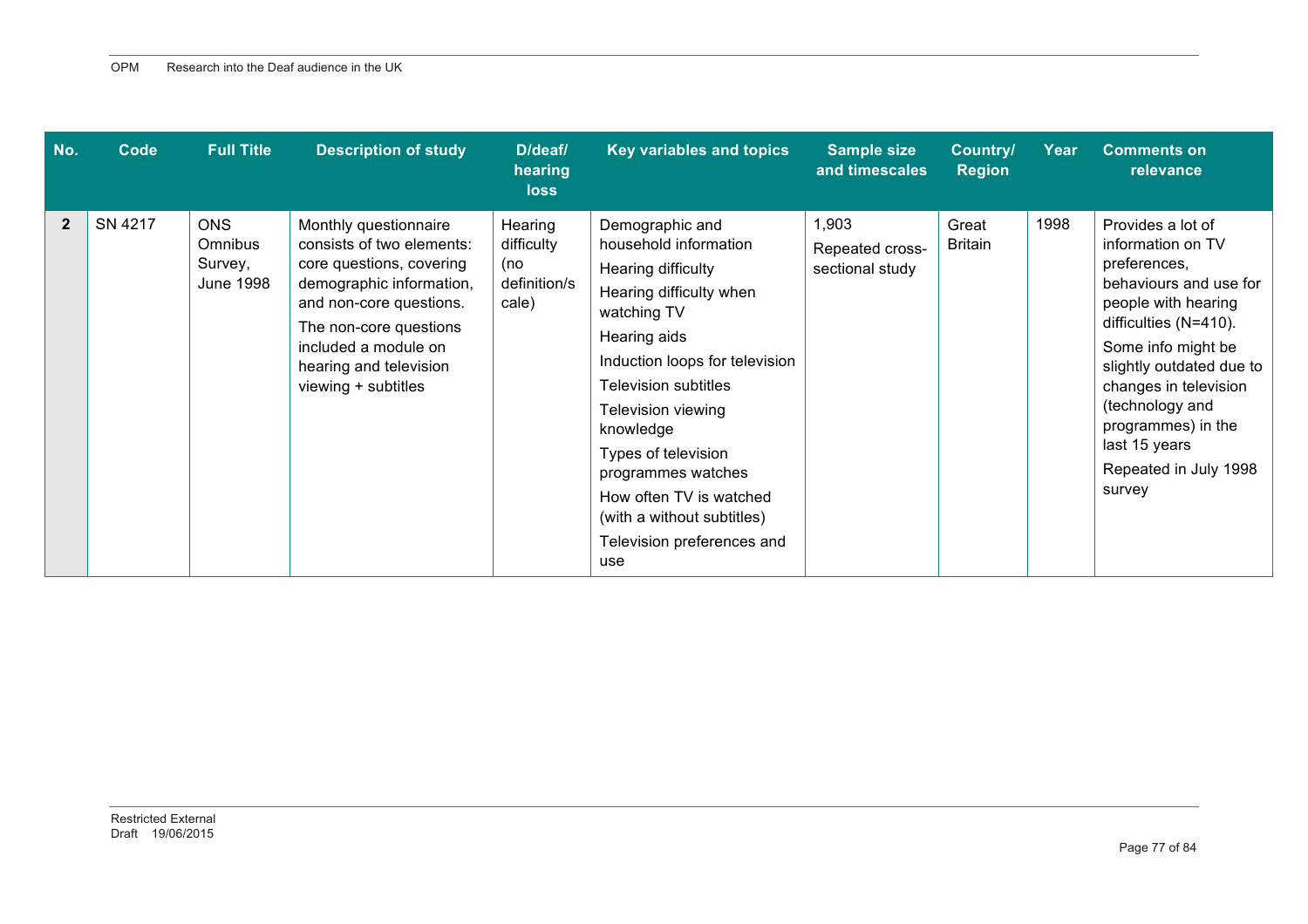| No. | Code    | <b>Full Title</b>                                    | <b>Description of study</b>                                                                                                                                                                                                                                                                                                                    | D/deaf/<br>hearing<br><b>loss</b>                           | Key variables and topics                                                                                                                                                                                                                           | <b>Sample size</b><br>and timescales        | <b>Country/</b><br><b>Region</b> | Year | <b>Comments on</b><br>relevance                                                                                                                                                                                                                               |
|-----|---------|------------------------------------------------------|------------------------------------------------------------------------------------------------------------------------------------------------------------------------------------------------------------------------------------------------------------------------------------------------------------------------------------------------|-------------------------------------------------------------|----------------------------------------------------------------------------------------------------------------------------------------------------------------------------------------------------------------------------------------------------|---------------------------------------------|----------------------------------|------|---------------------------------------------------------------------------------------------------------------------------------------------------------------------------------------------------------------------------------------------------------------|
| 3   | SN 4528 | <b>ONS</b><br>Omnibus<br>Survey,<br>October<br>2000  | Monthly questionnaire<br>consists of two elements:<br>core questions, covering<br>demographic information,<br>and non-core questions.<br>Includes a module asked<br>on behalf of the BBC. It<br>was asked of all<br>household members aged<br>nine or over who had<br>hearing difficulties or<br>difficulty hearing the TV at<br>normal volume | Hearing<br>difficulty<br>(no<br>definition/s<br>cale)       | Demographic and<br>household information<br>Hearing difficulty<br>Hearing difficulty when<br>watching TV<br><b>Subtitles</b><br>Views of using subtitles<br>Reasons for not using<br>subtitles<br>Most watches channels<br>Most watched programmes | 1,799<br>Repeated cross-<br>sectional study | Great<br><b>Britain</b>          | 2000 | Provides a lot of info<br>on television viewing<br>and the use of subtitles<br>for people with<br>difficulty hearing TV<br>$(N=322)$ .<br>Similar to June/July<br>1998 survey<br>Repeated Jan 2001<br>(SN 4533), Nov 2000<br>(SN 4532), Sep 2000<br>(SN 4531) |
| 4   | SN 6829 | <b>ONS</b><br>Opinions<br>Survey,<br>October<br>2009 | Monthly questionnaire<br>consists of two elements:<br>core questions, covering<br>demographic information,<br>and non-core questions.<br>Includes a module seeking<br>information regarding<br>health problems which are<br>long-lasting in nature and<br>cause problems with<br>normal daily activities                                       | <b>Deafness</b><br>or partial<br>hearing (no<br>definition) | Demographic and<br>household information<br>Hearing difficulty<br>Difficulty carrying out daily<br>activities<br>Difficulty taking part in areas<br>of life                                                                                        | 1,039<br>Repeated cross-<br>sectional study | Great<br><b>Britain</b>          | 2009 | Provides information<br>on difficulties carrying<br>out daily activities due<br>to disability, and<br>difficulties taking part<br>in areas of life (e.g.<br>education, social<br>activities, leisure<br>activities)                                           |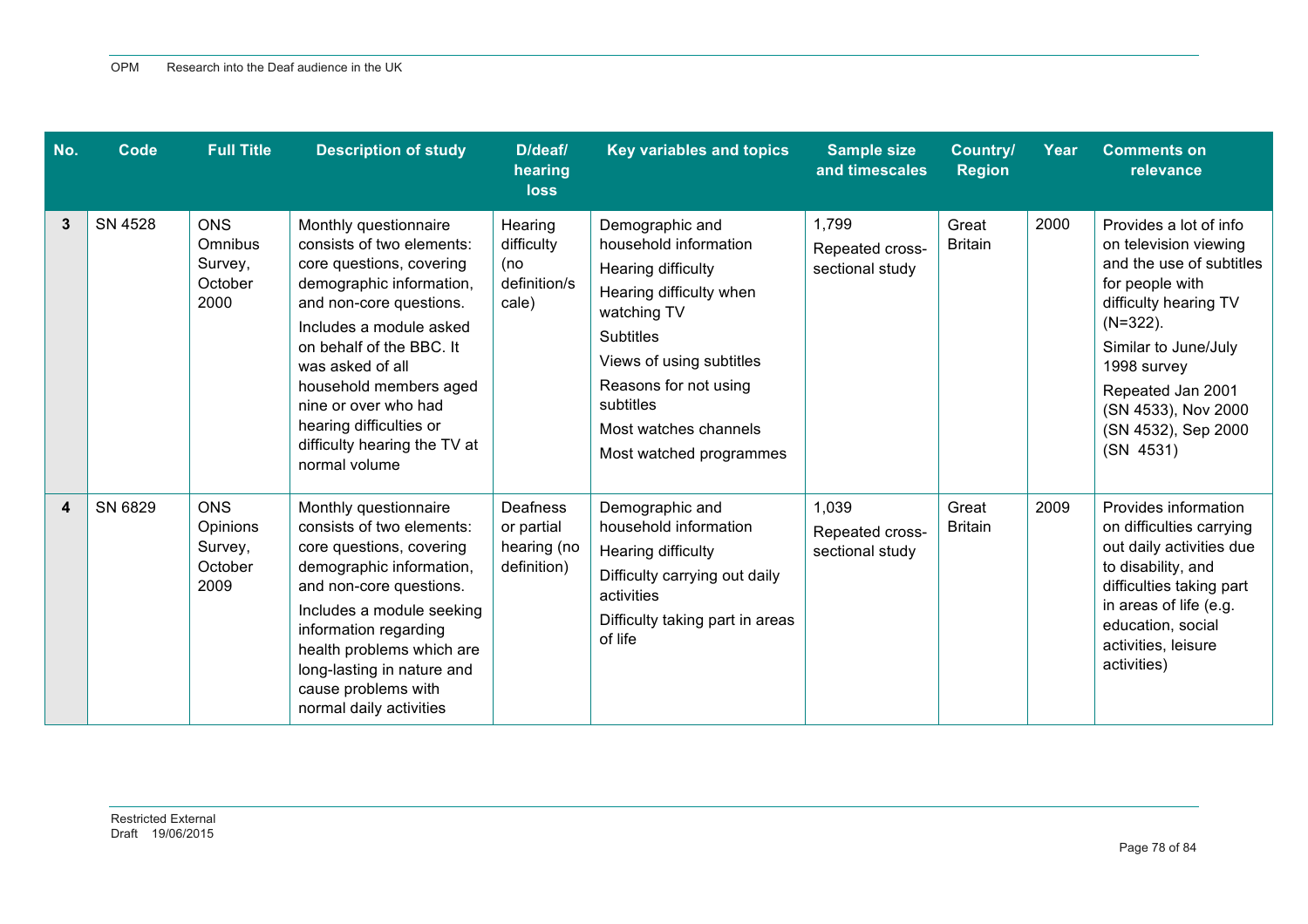| No. | Code    | <b>Full Title</b>                               | <b>Description of study</b>                                                                                                                                                                                                                                                                                                               | D/deaf/<br>hearing<br><b>loss</b>                                             | Key variables and topics                                                                                                                                                                     | <b>Sample size</b><br>and timescales                                                                         | Country/<br><b>Region</b> | Year          | <b>Comments on</b><br>relevance                                                                                                                                                                                                                                              |
|-----|---------|-------------------------------------------------|-------------------------------------------------------------------------------------------------------------------------------------------------------------------------------------------------------------------------------------------------------------------------------------------------------------------------------------------|-------------------------------------------------------------------------------|----------------------------------------------------------------------------------------------------------------------------------------------------------------------------------------------|--------------------------------------------------------------------------------------------------------------|---------------------------|---------------|------------------------------------------------------------------------------------------------------------------------------------------------------------------------------------------------------------------------------------------------------------------------------|
| 5   | SN 5501 | Continuous<br>Household<br>Survey,<br>2005-2006 | One of the largest<br>continuous surveys carried<br>out in Northern Ireland. It<br>is based on a sample of<br>the general population<br>resident in private<br>households. The Survey is<br>designed to provide a<br>regular source of<br>information on a wide<br>range of social and<br>economic issues relevant<br>to Northern Ireland | Hearing<br>difficulty<br>(no<br>definition/s<br>cale)                         | Hearing in the elderly<br>Use of hearing aids<br>Demographic, personal and<br>family information<br>Employment<br>Education<br>Health<br>Sport and cultural/social<br>capital                | 5,026<br>Repeated cross-<br>sectional study<br>Data collected<br>annually                                    | Northern<br>Ireland       | 2005-<br>2006 | Provides information<br>on hearing difficulties<br>$(N=444)$ and the use of<br>hearing aids among<br>the elderly, how they<br>obtained hearing aids,<br>what made them<br>decide to buy them,<br>etc.<br>Provides demographic<br>info on wider social<br>and economic issues |
| 6   | SN 7564 | Continuous<br>Household<br>Survey,<br>2012-2013 | One of the largest<br>continuous surveys carried<br>out in Northern Ireland. It<br>is based on a sample of<br>the general population<br>resident in private<br>households. The Survey is<br>designed to provide a<br>regular source of<br>information on a wide<br>range of social and<br>economic issues relevant<br>to Northern Ireland | Hearing<br>condition<br>(for<br>example<br>deafness or<br>partial<br>hearing) | Hearing condition<br>Demographic, family and<br>household information<br>Internet use<br>Participation in Sport and<br>Leisure, Arts and Culture<br><b>Health</b><br>Education<br>Employment | 2,712<br>households<br>3,625 individuals<br>Repeated cross-<br>sectional study<br>Data collected<br>annually | Northern<br>Ireland       | 2012-<br>2013 | Provides demographic<br>info on social and<br>economic issues,<br>health, participation<br>daily activities, and<br>internet use<br>Asks if repondent has<br>a hearing condition<br>$(N=54)$                                                                                 |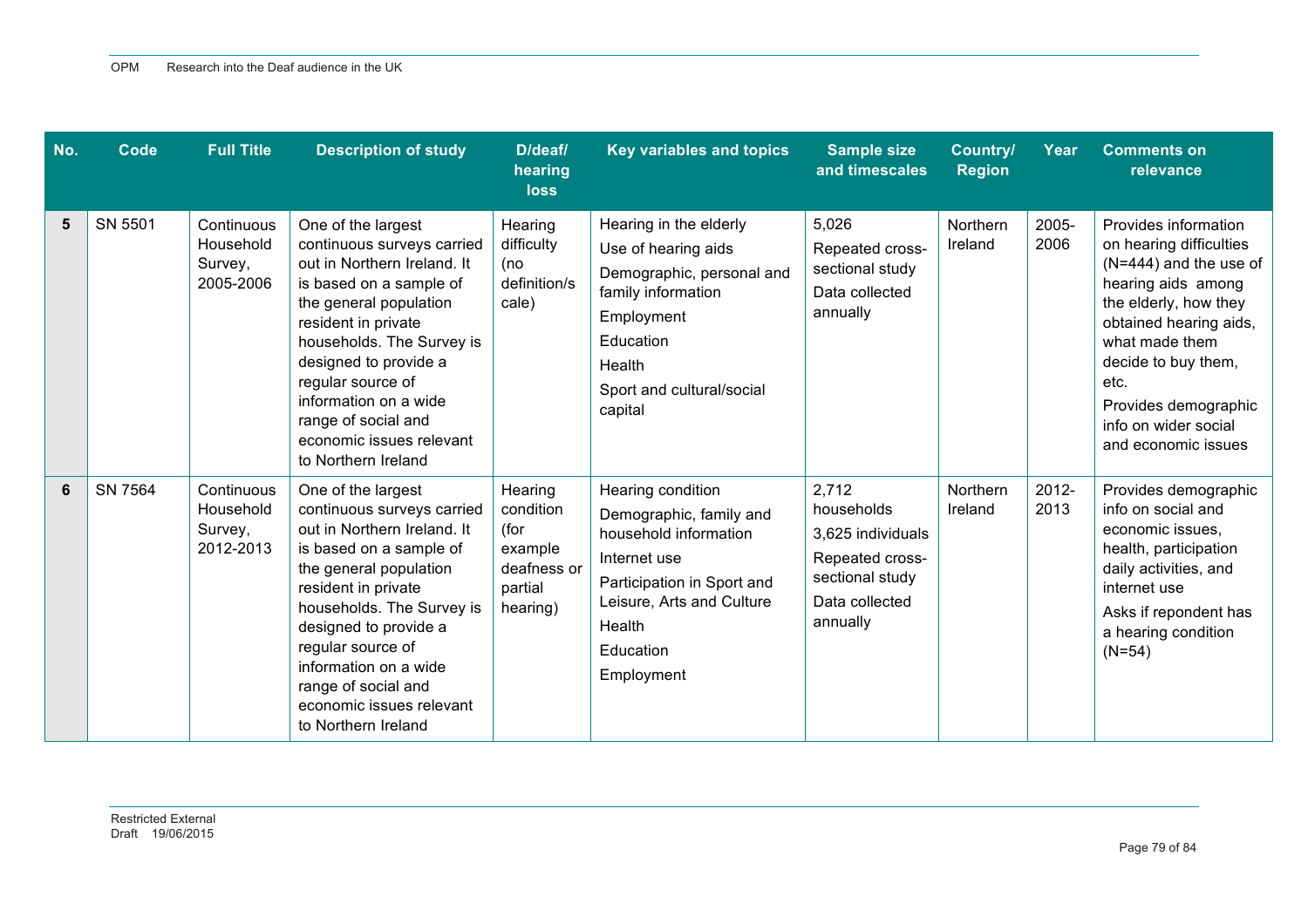| No. | Code    | <b>Full Title</b>                            | <b>Description of study</b>                                                                                                                                                                                                                                                                                                                            | D/deaf/<br>hearing<br><b>loss</b>                     | <b>Key variables and topics</b>                                                                                                                      | <b>Sample size</b><br>and timescales                                         | Country/<br><b>Region</b> | Year          | <b>Comments on</b><br>relevance                                                                                                                           |
|-----|---------|----------------------------------------------|--------------------------------------------------------------------------------------------------------------------------------------------------------------------------------------------------------------------------------------------------------------------------------------------------------------------------------------------------------|-------------------------------------------------------|------------------------------------------------------------------------------------------------------------------------------------------------------|------------------------------------------------------------------------------|---------------------------|---------------|-----------------------------------------------------------------------------------------------------------------------------------------------------------|
| 7   | SN 6271 | General<br>Household<br>Survey,<br>1998-1999 | Continuous annual<br>national survey of people<br>living in private<br>households. Collects data<br>on a range of core topics,<br>covering household, family<br>and individual information                                                                                                                                                             | Hearing<br>difficulty<br>(no<br>definition/s<br>cale) | Hearing difficulty<br>Use of hearing aids<br>Demographic, personal and<br>family information<br>Employment<br>Education<br>Health                    | 4543<br>Repeated cross-<br>sectional study                                   | Great<br><b>Britain</b>   | 1998-<br>1999 | Provides information<br>on hearing difficulties<br>and the use of hearing<br>aids, and wider info on<br>demographics and<br>social and economic<br>issues |
| 8   | SN 7632 | Welsh<br>Health<br>Survey,<br>2013           | Collects information about<br>the health of people living<br>in Wales, the way they use<br>health services, and then<br>things that can affect their<br>health. The survey is<br>designed to provide<br>national estimates of<br>health and health-related<br>lifestyle and examine<br>differences between<br>population sub-groups and<br>local areas | Hearing<br>difficulty<br>(no<br>definition/s<br>cale) | Hearing difficulty<br>Health and wellbeing<br>Health-related behaviours<br>(e.g. smoking, exercise)<br>Demographic information<br>Health service use | 15,007 adults<br>and 2,996<br>children<br>Repeated cross-<br>sectional study | Wales                     | 2013          | Provides information<br>on health, lifestyle<br>factors, and use of<br>health services.<br>2,539 respondents had<br>hearing difficulty                    |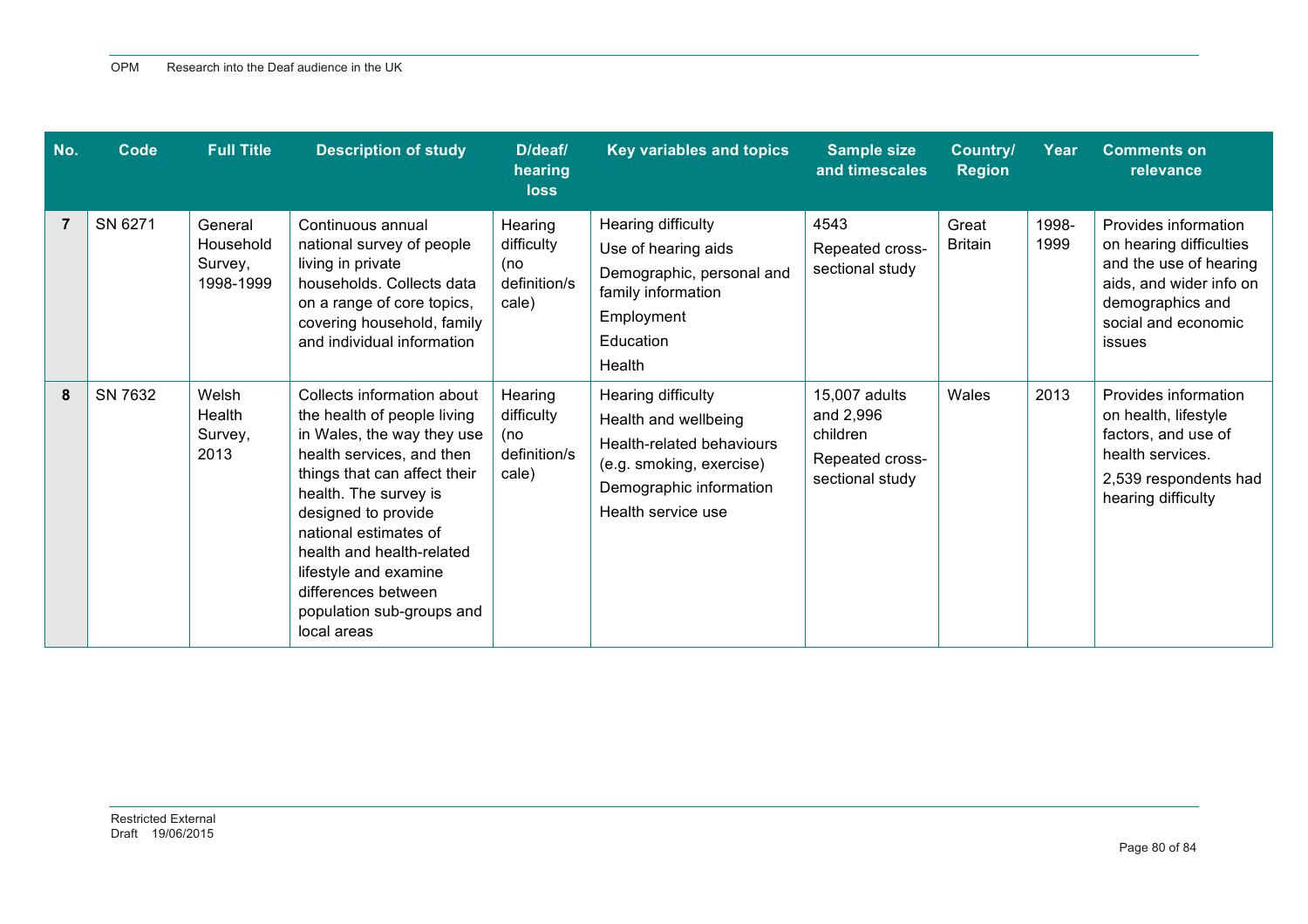| No. | Code    | <b>Full Title</b>                                                      | <b>Description of study</b>                                                                                                                                                                                                                                                                                                                | D/deaf/<br>hearing<br><b>loss</b>                                              | <b>Key variables and topics</b>                                                                                                                                                                                                                                    | <b>Sample size</b><br>and timescales                              | <b>Country/</b><br><b>Region</b> | Year | <b>Comments on</b><br>relevance                                                                                                                                                                                                                                                                                                                                                                                     |
|-----|---------|------------------------------------------------------------------------|--------------------------------------------------------------------------------------------------------------------------------------------------------------------------------------------------------------------------------------------------------------------------------------------------------------------------------------------|--------------------------------------------------------------------------------|--------------------------------------------------------------------------------------------------------------------------------------------------------------------------------------------------------------------------------------------------------------------|-------------------------------------------------------------------|----------------------------------|------|---------------------------------------------------------------------------------------------------------------------------------------------------------------------------------------------------------------------------------------------------------------------------------------------------------------------------------------------------------------------------------------------------------------------|
| 9   | SN 7501 | Quarterly<br>Labour<br>Force<br>Survey,<br>January -<br>March,<br>2014 | Source of information<br>using international<br>definitions of employment<br>and unemployment and<br>economic inactivity,<br>together with a wide range<br>of related topics such as<br>occupation, training, hours<br>of work and personal<br>characteristics of<br>household members aged<br>16 years and over                           | Hearing<br>difficulty<br>(no<br>definition/s<br>cale)                          | Difficulty hearing<br>Health problems<br>Demographic information<br>Employment                                                                                                                                                                                     | 99,315<br>Repeated cross-<br>sectional study                      | <b>UK</b>                        | 2014 | Provides information<br>on issues relating to<br>employment, such as<br>employment details,<br>benefit entitlement,<br>looking for work. May<br>provide info on<br>employment issues for<br>people with difficulty<br>hearing                                                                                                                                                                                       |
| 10  | SN 7464 | Millennium<br>Cohort<br>Study: Fifth<br>Survey,<br>2012                | The fifth sweep took place<br>when the children were<br>aged around 11.<br>Interviews were conducted<br>with child's parents/carers.<br>Children had<br>measurements taken and<br>participated in three<br>cognitive assessments<br>and completed a self-<br>completion questionnaire.<br>A survey of class teachers<br>was also conducted | Hearing<br>condition<br>(for<br>example<br>deafness or<br>partial<br>deafness) | Hearing condition<br>Health<br>Demographic, family, and<br>household information<br>Education, schooling and<br>childcare<br>Child and family activities;<br>Parenting activities<br>Employment, income and<br>education<br>Cognitive and physical<br>measurements | 13,287 parents;<br>7,430 teachers<br>Longitudinal<br>cohort/panel | UK                               | 2012 | Provides info on<br>children aged $~11$<br>about schooling, family<br>life, health, child<br>behaviour, etc. Also<br>provides demographic,<br>family and household<br>info.<br>Asks if child/parent has<br>a hearing condition<br>(N=153 for parents,<br>N=108 for children).<br>If relevant, can also<br>access 1 <sup>st</sup> sweep (SN<br>4683), 2 <sup>nd</sup> (SN 5350),<br>$3^{rd}$ (SN 5795), $4^{th}$ (SN |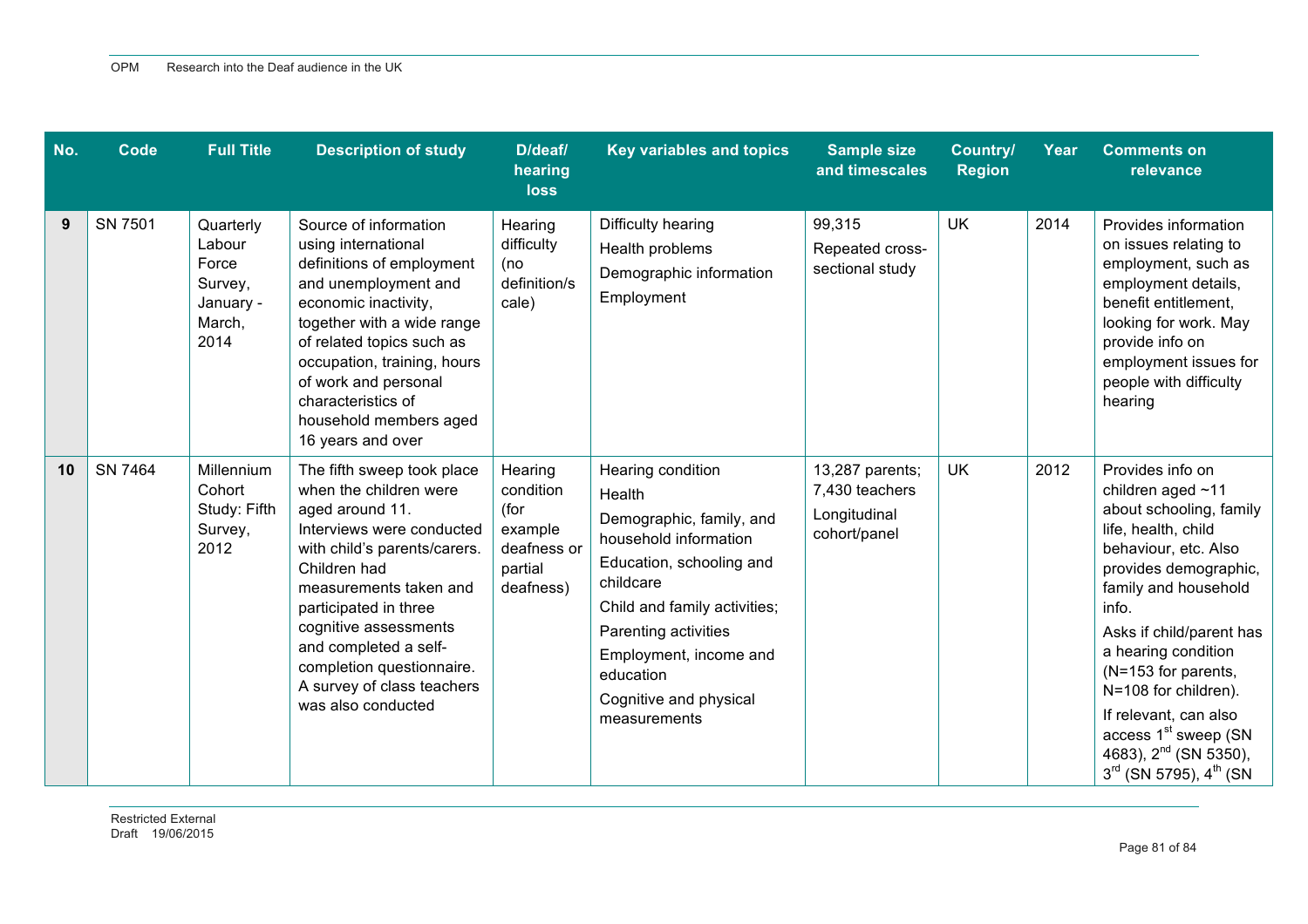| No. | Code    | <b>Full Title</b>                                                                                 | <b>Description of study</b>                                                                                                                                                                                                                       | D/deaf/<br>hearing<br><b>loss</b>                                                                                                     | <b>Key variables and topics</b>                                                                                                                                                                                                                                                                                                                                                                                                                                              | <b>Sample size</b><br>and timescales                                                                                                                                                                                  | <b>Country/</b><br><b>Region</b> | Year          | <b>Comments on</b><br>relevance                                                                                                                                                                                                                                                                                                                                                                                                                                   |
|-----|---------|---------------------------------------------------------------------------------------------------|---------------------------------------------------------------------------------------------------------------------------------------------------------------------------------------------------------------------------------------------------|---------------------------------------------------------------------------------------------------------------------------------------|------------------------------------------------------------------------------------------------------------------------------------------------------------------------------------------------------------------------------------------------------------------------------------------------------------------------------------------------------------------------------------------------------------------------------------------------------------------------------|-----------------------------------------------------------------------------------------------------------------------------------------------------------------------------------------------------------------------|----------------------------------|---------------|-------------------------------------------------------------------------------------------------------------------------------------------------------------------------------------------------------------------------------------------------------------------------------------------------------------------------------------------------------------------------------------------------------------------------------------------------------------------|
|     |         |                                                                                                   |                                                                                                                                                                                                                                                   |                                                                                                                                       |                                                                                                                                                                                                                                                                                                                                                                                                                                                                              |                                                                                                                                                                                                                       |                                  |               | 6411)                                                                                                                                                                                                                                                                                                                                                                                                                                                             |
| 11  | SN 5545 | Longitudinal<br>Study of<br>Young<br>People in<br>England:<br>Waves One<br>to Seven,<br>2004-2010 | Major panel study of<br>young people. The study<br>began in 2004, when the<br>sample of young people<br>were aged 13-14.<br>Annual interviews obtain<br>information from the young<br>person and additional<br>information from<br>parents/carers | Physical<br>problems<br>(e.g.<br>deafness,<br>sight<br>difficulties)<br>Communic<br>ation<br>problems<br>(e.g.<br>speech,<br>hearing) | Communication problems<br><b>Special Education Needs</b><br>relating to physical problems<br>Demographic, family, and<br>household information<br>Personal characteristics<br>Attitudes, experiences and<br>behaviours<br>Attainment in education<br>Child development and child<br>rearing<br>Schooling<br>Employment<br>Post-16 plans<br><b>YP Not in Education</b><br><b>Employment or Training</b><br>Information, advice and<br>guidance<br>Relationships and sexuality | Wave 1: 15,770<br>households,<br>Wave 2: 13,539<br>Wave 3: 12,439<br>Wave 4: 11,449<br>Wave 5: 10,430<br>Wave 6: 9,799<br>Wave 7: 8,682<br>Longitudinal<br>cohort/panel<br>Multi-stage<br>stratified random<br>sample | England                          | 2004-<br>2010 | Provides information<br>on family life, child<br>development, social<br>attitudes and<br>behaviour, education,<br>etc.<br>Asks whether YP has<br>special needs relating<br>to physical problems<br>(e.g. deafness, sight<br>difficulties). N=227 (full<br>responses may provide<br>number of deaf YP and<br>determine relevance).<br>Likewise, asks about<br>communication<br>problems (e.g. speech,<br>$hearing - full$<br>responses may<br>determine relevance) |
| 12  | SN 7473 | 1970 British<br>Cohort<br>Study:<br>Forty-Two-<br>Year<br>Follow-Up,                              | Follow up of The 1970<br><b>British Cohort Study when</b><br>data were collected about<br>the births and families of<br>babies born in the UK in<br>one particular week in                                                                        | Hearing<br>problems<br>(partial or<br>total<br>hearing<br>loss in both                                                                | <b>Hearing loss</b><br><b>Health</b><br>Family<br>Relationships<br>Employment                                                                                                                                                                                                                                                                                                                                                                                                | 9,841<br>Longitudinal<br>panel/cohort<br>No sampling                                                                                                                                                                  | Great<br><b>Britain</b>          | 2012          | Provides info on<br>health, education, and<br>social circumstances.<br>Asks if respondent has<br>partial or total hearing<br>loss in both ears                                                                                                                                                                                                                                                                                                                    |

Restricted External Draft 19/06/2015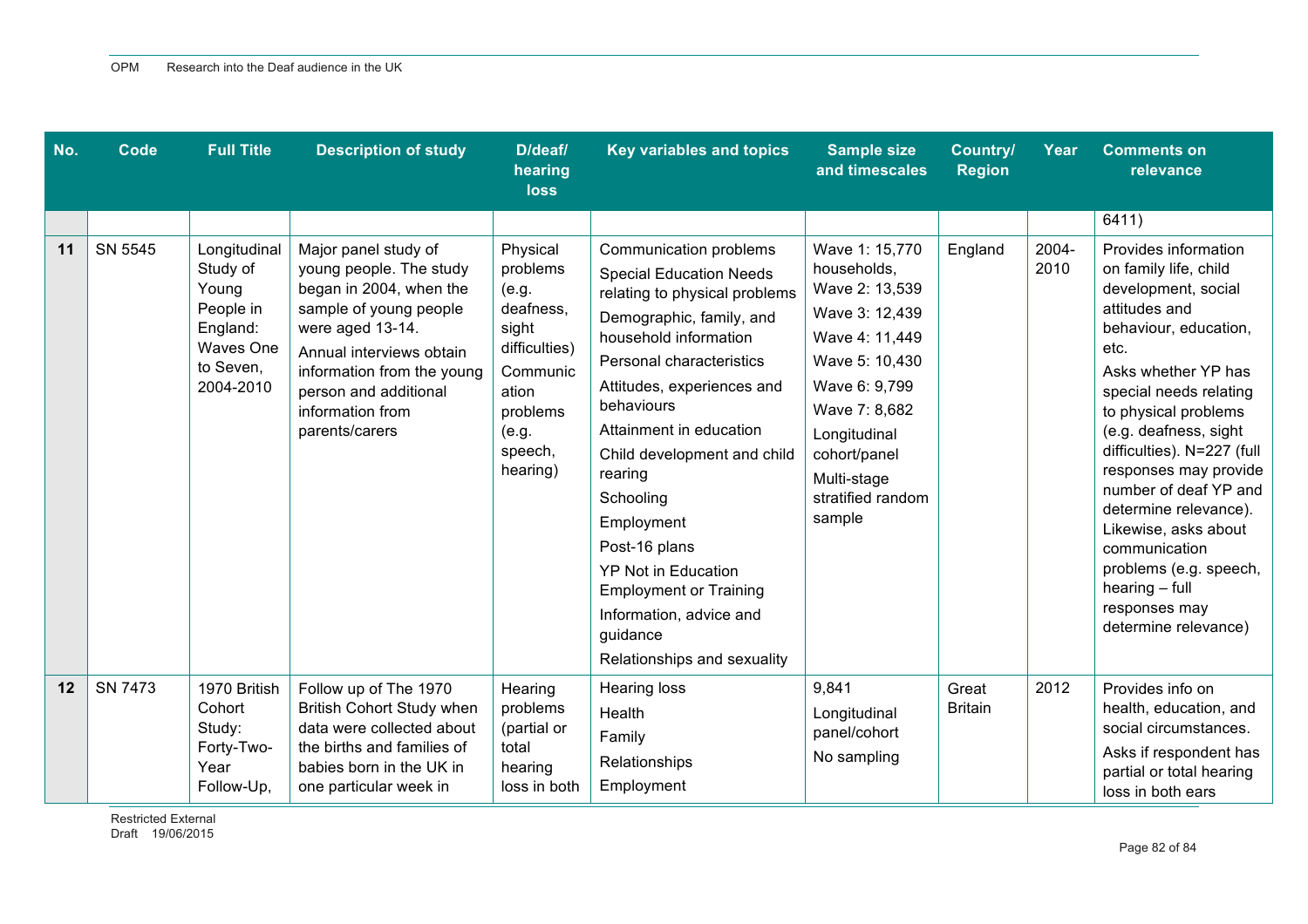| No. | <b>Code</b> | <b>Full Title</b>                                                    | <b>Description of study</b>                                                                                                                                                                                                                                                                                               | D/deaf/<br>hearing<br><b>loss</b>            | Key variables and topics                                                                                                                                                                                                                                                | <b>Sample size</b><br>and timescales                  | <b>Country/</b><br><b>Region</b> | Year          | <b>Comments on</b><br>relevance                                                                                                                                                                                                |
|-----|-------------|----------------------------------------------------------------------|---------------------------------------------------------------------------------------------------------------------------------------------------------------------------------------------------------------------------------------------------------------------------------------------------------------------------|----------------------------------------------|-------------------------------------------------------------------------------------------------------------------------------------------------------------------------------------------------------------------------------------------------------------------------|-------------------------------------------------------|----------------------------------|---------------|--------------------------------------------------------------------------------------------------------------------------------------------------------------------------------------------------------------------------------|
|     |             | 2012                                                                 | 1970. This follow up<br>monitors the cohort<br>members' health,<br>education, social and<br>economic circumstances.<br>Comprised of a 'core' face-<br>to-face interview and a<br>self-completion<br>questionnaire                                                                                                         | ears)                                        | Qualifications<br>Vocabulary assessment<br>Psychological outlook<br>Cultural consumption (e.g.<br>television, books)<br>TV programmes                                                                                                                                   |                                                       |                                  |               | $(N=125)$<br>Section on TV,<br>including how often<br>they watch TV and<br>what types of<br>programmes they<br>watch<br>If relevant, access1970<br>BCS, 1970-2005 (SN<br>5641)                                                 |
| 13  | SN 5578     | National<br>Child<br>Developme<br>nt Study:<br>Sweep 6,<br>1999-2000 | Follow up study of over<br>17,000 babies born in<br>Britain in one week in<br>March 1958. Surviving<br>members of this birth<br>cohort were surveyed in<br>order to monitor their<br>changing health,<br>education, social and<br>economic circumstances<br>Interview questionnaire &<br>self-completion<br>questionnaire | Overall<br>hearing<br>(deaf or<br>nearly so) | Hearing<br>Demographic, family and<br>household information<br>Social attitudes and<br>behaviour<br>Family, social relationships<br>and support<br>Employment<br>Lifelong learning<br>Experience of school<br>exclusion and truancy<br>Health<br>Citizenship and values | 11,419<br>Longitudinal<br>panel/cohort<br>No sampling | Great<br><b>Britain</b>          | 1999-<br>2000 | Provides info on<br>health, education,<br>employment, social<br>attitudes and<br>behaviour, child<br>development and child<br>rearing, family life and<br>marriage<br>Asks if respondent is<br>'deaf or nearly so'<br>$(N=18)$ |
| 14  | SN 6137     | National<br>Child<br>Developme                                       | Follow up study of over<br>17,000 babies born in<br>Britain in one week in                                                                                                                                                                                                                                                | Deafness/<br>born deaf                       | Hearing<br>Demographic, family and<br>household information                                                                                                                                                                                                             | 9,790<br>Longitudinal<br>panel/cohort                 | Great<br><b>Britain</b>          | 2008-<br>2009 | Provides info on<br>health, education,<br>employment, social                                                                                                                                                                   |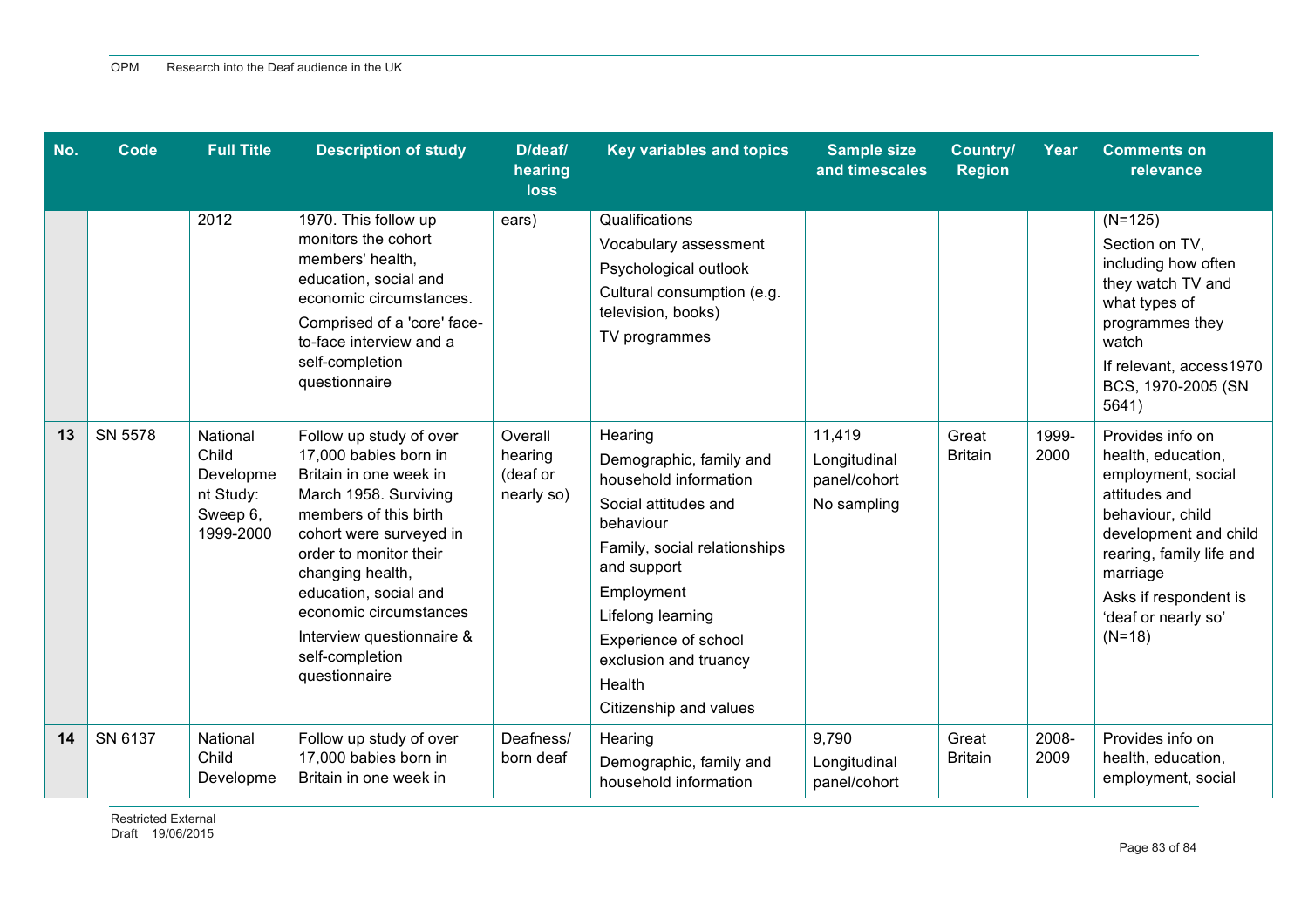| No. | Code | <b>Full Title</b>                  | <b>Description of study</b>                                                                                                                                                                                                                 | D/deaf/<br>hearing<br>loss | Key variables and topics                                                                                                                                                                                 | <b>Sample size</b><br>and timescales | Country/<br><b>Region</b> | Year | <b>Comments on</b><br>relevance                                                                                                                                                                      |
|-----|------|------------------------------------|---------------------------------------------------------------------------------------------------------------------------------------------------------------------------------------------------------------------------------------------|----------------------------|----------------------------------------------------------------------------------------------------------------------------------------------------------------------------------------------------------|--------------------------------------|---------------------------|------|------------------------------------------------------------------------------------------------------------------------------------------------------------------------------------------------------|
|     |      | nt Study:<br>Sweep 8,<br>2008-2009 | March 1958. Surviving<br>members of this birth<br>cohort were surveyed in<br>order to monitor their<br>changing health,<br>education, social and<br>economic circumstances<br>Interview questionnaire &<br>self-completion<br>questionnaire |                            | Social attitudes and<br>behaviour<br>Family, social relationships<br>and support<br>Employment<br>Lifelong learning<br>Experience of school<br>exclusion and truancy<br>Health<br>Citizenship and values | No sampling                          |                           |      | attitudes and<br>behaviour, child<br>development and child<br>rearing, family life and<br>marriage<br>Asks about problems<br>with hearing. Some<br>responded with<br>deafness/ born deaf<br>$(N=40)$ |

### **Other potentially relevant datasets/questions**

- Northern Ireland Life and Times Survey, 2003 (SN 5002)
	- − Would you regard someone with a hearing difficulty as being disabled?
- British Social Attitudes Survey, 2005 (SN 5618)
	- − Would you think of an older person who cannot hear without a hearing aid as a disabled person?
	- Generally speaking, how much prejudice do you think there is in Britain, against people who are deaf?

### **Search hits**

Deaf\*

Restricted External Draft 19/06/2015